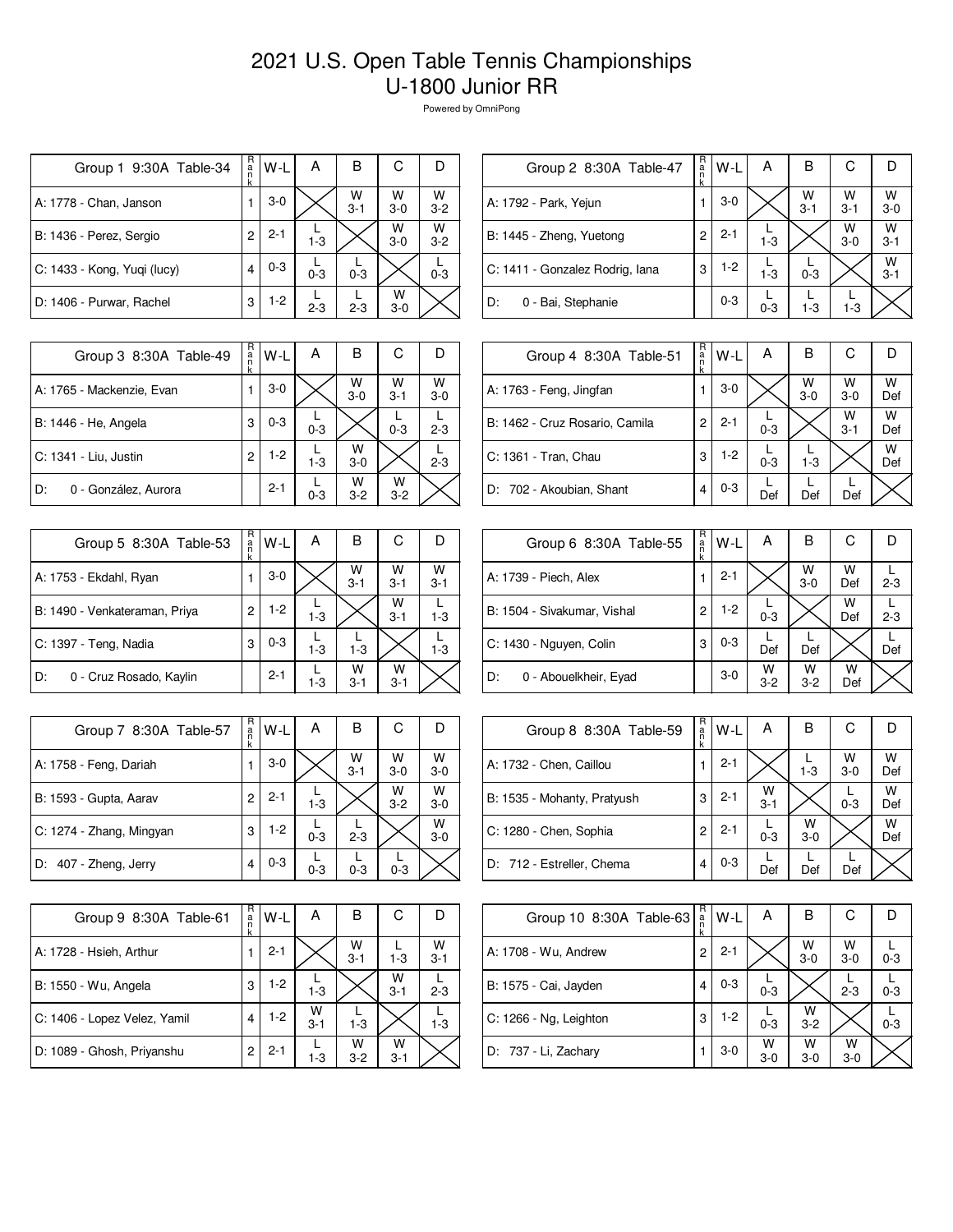## 2021 U.S. Open Table Tennis Championships U-1800 Junior RR

Powered by OmniPong

| Group 11 8:30A Table-65      | R<br>a<br>n<br>k | W-L     | А       | в            | С          |              |
|------------------------------|------------------|---------|---------|--------------|------------|--------------|
| A: 1707 - Quinones, Geovanni |                  | $3-0$   |         | W<br>$3 - 1$ | W<br>$3-0$ | W<br>$3 - 0$ |
| B: 1580 - Badari, Ayush      | 2                | $2 - 1$ | $1 - 3$ |              | W<br>$3-0$ | W<br>$3 - 0$ |
| C: 1254 - Jin, Yudi          |                  | $0 - 3$ | $0 - 3$ | $0 - 3$      |            | $2 - 3$      |
| D: 1054 - Sebeni, Tega       | 3                | $1-2$   | $0 - 3$ | $0 - 3$      | w<br>$3-2$ |              |

| R<br>a<br>n<br>k | W-L                     | А       | в            | С            |              |
|------------------|-------------------------|---------|--------------|--------------|--------------|
|                  | $3-0$                   |         | W<br>$3 - 1$ | W<br>$3 - 1$ | W<br>$3 - 1$ |
| 3                | $1-2$                   | $1 - 3$ |              | $2 - 3$      | W<br>$3-0$   |
| 2                | $2 - 1$                 | $1 - 3$ | w<br>$3-2$   |              | W<br>$3-0$   |
|                  | $0 - 3$                 | $1 - 3$ | $0 - 3$      | $0 - 3$      |              |
|                  | Group 12 8:30A Table-67 |         |              |              |              |

| Group 13 8:30A Table-69       | R<br>a<br>n<br>k | $W-L$   | A          | в       | С          |              |
|-------------------------------|------------------|---------|------------|---------|------------|--------------|
| A: 1697 - Lee, Jinhao         | 2                | $2 - 1$ |            | $0 - 3$ | W<br>$3-0$ | W<br>$3-0$   |
| B: 1590 - Balamurugan, Tanish |                  | $3-0$   | W<br>$3-0$ |         | W<br>$3-0$ | W<br>$3 - 0$ |
| C: 1220 - Luo, Isabella       | 3                | $1-2$   | $0 - 3$    | $0 - 3$ |            | W<br>$3 - 0$ |
| D: 878 - Sun, Amanda          | 4                | $0 - 3$ | $0 - 3$    | $0 - 3$ | $0 - 3$    |              |

| Group 15 8:30A Table-72          | R<br>a<br>k | W-L     | Α            | В       | С            |            |
|----------------------------------|-------------|---------|--------------|---------|--------------|------------|
| A: 1669 - Bhaskar Pandit, Advait | 2           | $2 - 1$ |              | $1 - 3$ | W<br>$3 - 2$ | W<br>$3-0$ |
| B: 1608 - Badri, Akshara         |             | 3-0     | W<br>$3 - 1$ |         | W<br>$3-0$   | W<br>$3-2$ |
| C: 1213 - Krishna, Prem          |             | $0 - 3$ | $2 - 3$      | $0 - 3$ |              | $2 - 3$    |
| D: 959 - Vellanki, Saicharan     | 3           | $1-2$   | $0 - 3$      | $2 - 3$ | w<br>$3-2$   |            |

| Group 17 8:30A Table-68         | R<br>a<br>k | W-L     | A       | в            | С            |              |
|---------------------------------|-------------|---------|---------|--------------|--------------|--------------|
| A: 1662 - Glasberg, Harrison    |             | $3-0$   |         | W<br>$3 - 1$ | W<br>$3 - 1$ | w<br>$3 - 1$ |
| B: 1641 - Kumar, Nishi          |             | $2 - 1$ | $1 - 3$ |              | w<br>$3-0$   | w<br>$3 - 2$ |
| C: 1106 - Rivera Arocho, Yahira | 3           | $1-2$   | $1 - 3$ | $0 - 3$      |              | w<br>$3 - 0$ |
| D: 1024 - Seetharaman, Sumedh   | 4           | $0 - 3$ | $1 - 3$ | $2 - 3$      | $0 - 3$      |              |

| Group 14 8:30A Table-71   | $R_{a}$<br>k   | W-L     | A                  | B       | C            |              |
|---------------------------|----------------|---------|--------------------|---------|--------------|--------------|
| A: 1692 - Chang, Michael  | $\overline{2}$ | $2 - 1$ |                    | $2 - 3$ | w<br>$3-0$   | W<br>$3-0$   |
| B: 1530 - Vuong, Jenna S. |                | $3-0$   | $W$ <sub>3-2</sub> |         | W<br>$3-0$   | W<br>$3 - 0$ |
| C: 1200 - Lu, Nathan      | 4              | $0 - 3$ | $0 - 3$            | $0 - 3$ |              | $2 - 3$      |
| D: 876 - Jian, Niyu       | 3              | $1-2$   | $0 - 3$            | $0 - 3$ | W<br>$3 - 2$ |              |

| Group 16 8:30A Table-70 | R<br>$\frac{a}{n}$<br>k | W-L     | А            | В       | С            |              |
|-------------------------|-------------------------|---------|--------------|---------|--------------|--------------|
| A: 1664 - Lee, Telin    | 3                       | $1-2$   |              | $0 - 3$ | $1 - 3$      | W<br>$3-0$   |
| B: 1609 - Liu, Andy     |                         | $3-0$   | W<br>$3-0$   |         | W<br>$3 - 1$ | W<br>$3 - 0$ |
| C: 1166 - Sun, Lucia    | 2                       | $2 - 1$ | W<br>$3 - 1$ | $1 - 3$ |              | W<br>$3-0$   |
| 890 - Lu, Olivia<br>ID: | 4                       | $0 - 3$ | $0 - 3$      | $0 - 3$ | $0 - 3$      |              |

| Group 18 8:30A Table-35        | R<br>ă<br>k | W-L     | Α       | в          | С            |              |
|--------------------------------|-------------|---------|---------|------------|--------------|--------------|
| A: 1644 - Zhang, Hanyao        |             | $3-0$   |         | W<br>$3-0$ | W<br>$3-0$   | W<br>$3 - 1$ |
| B: 1600 - Aykanat, Janset      | 2           | $2 - 1$ | $0 - 3$ |            | W<br>$3 - 1$ | W<br>$3 - 1$ |
| C: 1101 - Jian, Alan           | 3           | $0 - 3$ | $0 - 3$ | $1 - 3$    |              | $1 - 3$      |
| D:<br>0 - Maldonado, Sebastian |             | 1-2     | $1 - 3$ | $1 - 3$    | w<br>$3 - 1$ |              |